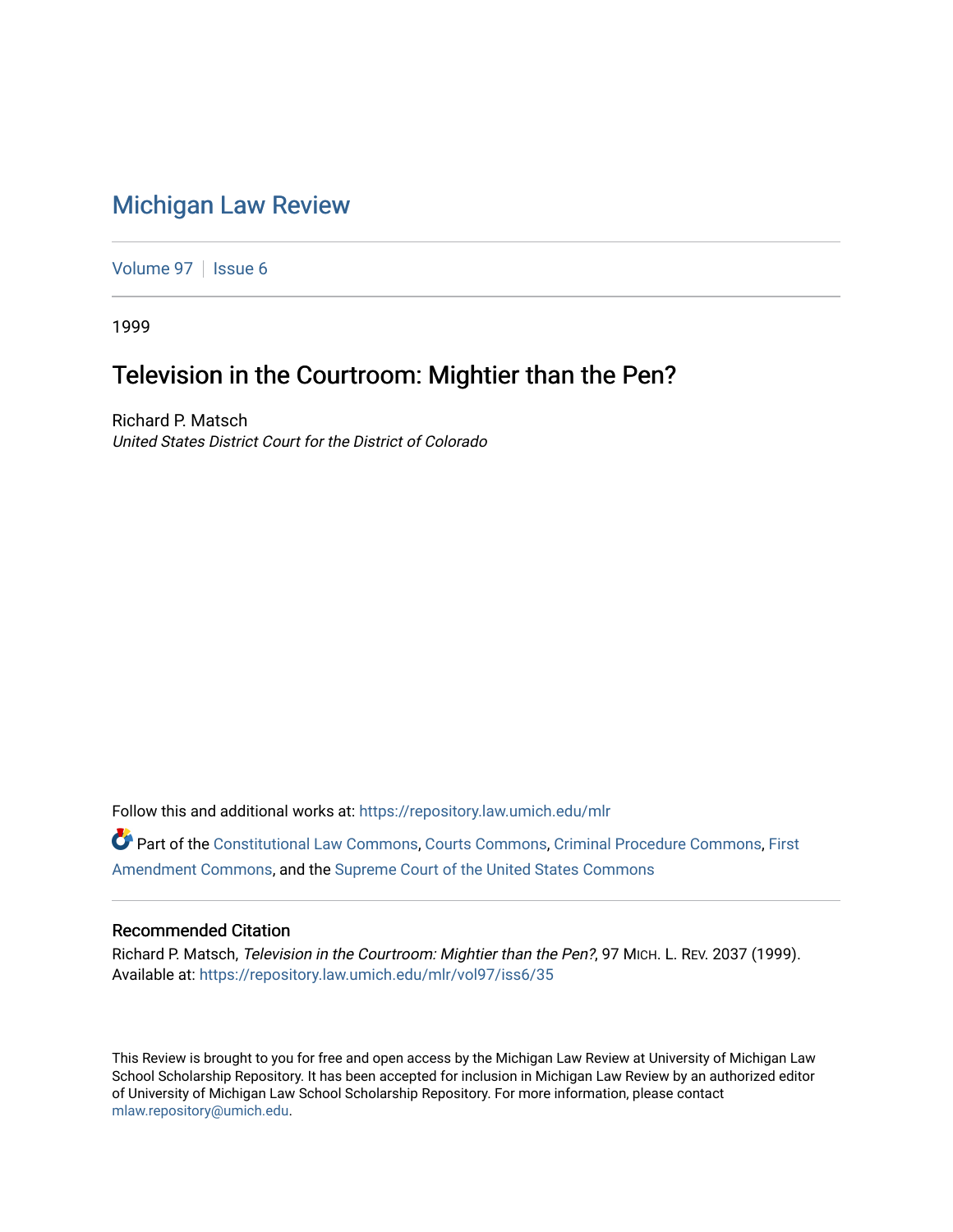### TELEVISION IN THE COURTROOM: MIGHTIER THAN THE PEN?

#### Richard P. Matsch\*

TV OR NoT TV: TELEVISION, JusTICE, AND THE CouRTS. By Ronald L. Goldfarb. New York: New York University Press. 1998. Pp. xxiv, 238. \$24.95.

In his Introduction, author Ronald L. Goldfarb<sup>1</sup> explains that his purpose is to address all the arguments advanced against televised trials, cover the points made by proponents of televised trials, and find a sensible solution to what he believes is the fundamental issue: "How can we best blend new media technologies with our traditional and revered commitment to democracy and justice?" (p. xxiv). He ends the book with this prospective paragraph:

I expect that all the courtrooms of the future — state and federal, trial and appellate — will be equipped with cameras. I suggest that all trials should be available for broadcast  $-$  as is generally the case in most states. A publicly run, noncommercial channel, like the one in Washington state, would present all proceedings, pursuant to legal rules. Future viewers, on their sophisticated new home or office "instruments" (a new-breed computer screen or television set), could tune into any case anywhere, anytime. The archival record of all trials would be available to the public. The right to oppose the broadcast of any trial should be available to a defendant, witness, juror, or participating lawyer. The circumstances under which a judge could grant such a request could be set by the legislature or the court system itself, but all guidelines and limitations on the general presumptive constitutional right to publicize public proceedings would have to be determined ultimately by the Supreme Court. The visibility of the judicial system is in the public interest and in the overall interests of justice. [p. 188]

Mr. Goldfarb's journey to this conclusion begins with recounting "excessively publicized criminal trials" (p. 3) in this country's history, from the libel case of John Peter Zenger to the murder trial of O.J. Simpson (pp. 3-15). Unusual public interest in many of the cases was due to the preexisting celebrity status of the victim or the accused. For example, the fame of the advocates and the clash of cultures made the Scopes trial the center of national attention (pp. 7-8). Most often, the subject matter of the case provided the

<sup>\*</sup> Chief Judge, United States District Court for the District of Colorado. A.B. 1951, J.D. 1953, University of Michigan. - Ed.

<sup>1.</sup> Ronald L. Goldfarb is a Washington, D.C. attorney and author.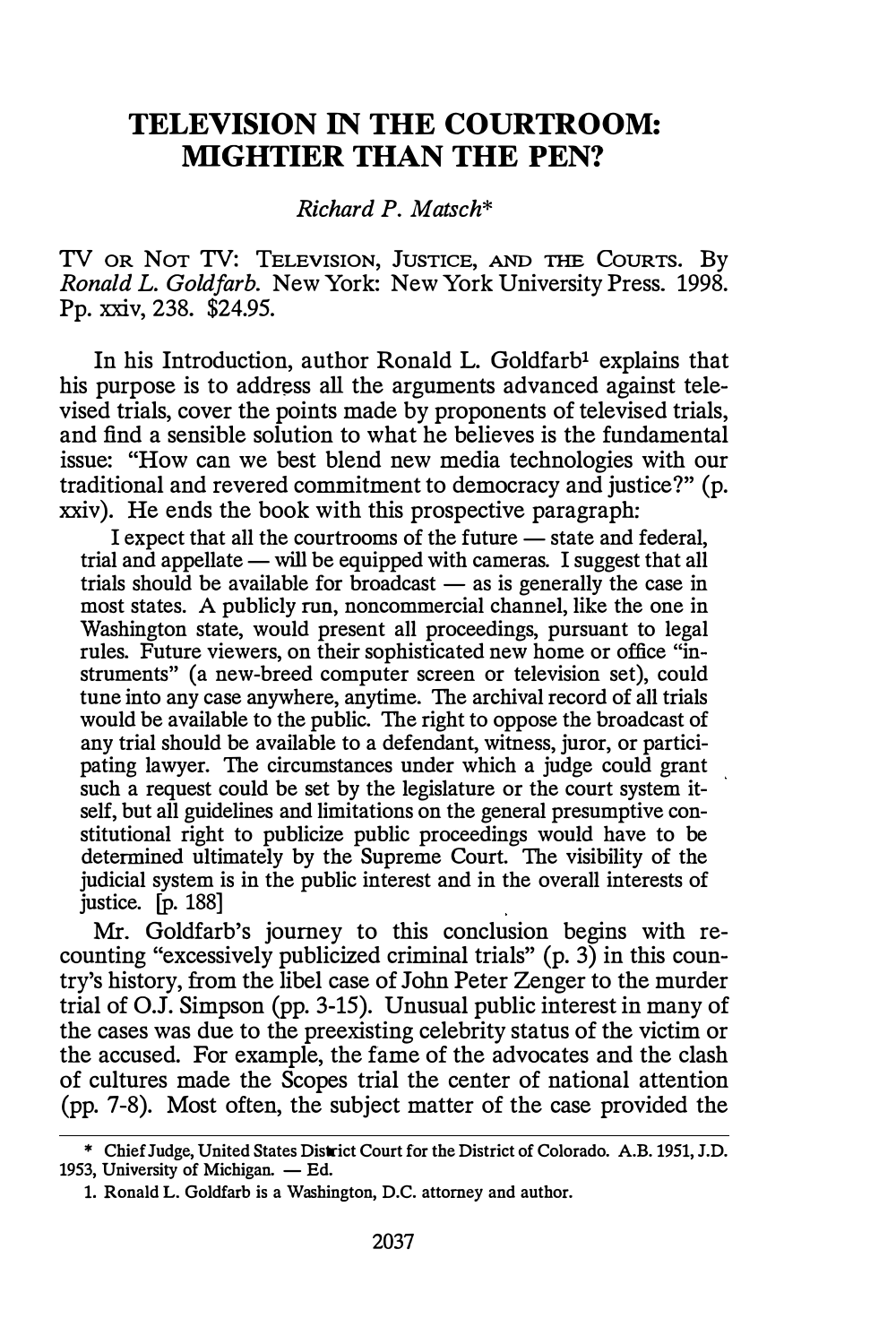opportunity for the press to appease the public's prurient or morbid interest. The transformation of notable trials into notorious events thus occurred long before the advent of television technology.

The tension between the societal values of a free press and a fair trial is explored with objectivity in the Second Chapter. The protective procedures of continuance, change of venue, voir dire, and jury instructions are fairly described together with the corrective procedures of mistrial, reversal of conviction, and orders for new trial. The principal Supreme Court cases addressing these conflicting constitutional rights are accurately summarized.

The book provides a comprehensive review of the development of televised trials in state courts after the Supreme Court's ruling in Chandler v. Florida,<sup>2</sup> rejecting any per se prohibition of cameras in the courtroom (pp. 64-84). The work of researchers in conducting surveys and simulations, and the expressed views and opinions of judges, lawyers, and jurors who have participated in televised trials, are generally supportive of the movement to televise. An entire chapter is devoted to the operation of Court TV (pp. 124-53).

There can be no dispute about the fundamental values served by transparency in the adjudication of civil disputes and the prosecution of criminal charges. The Fifth and Sixth Amendments to the United States Constitution protect the interests of the accused in a public trial of criminal charges, and the Supreme Court has recognized a qualified First Amendment right of public access to court proceedings.3 Public confidence in the courts and acceptance of the fairness of the system depend upon open trials. There is an additional value, recognized by Chief Justice Burger in the following passage written almost twenty years ago:

Civilized societies withdraw both from the victim and the vigilante the enforcement of criminal laws, but they cannot erase from people's consciousness the fundamental, natural yearning to see justice done - or even the urge for retribution. The crucial prophylactic aspects of the administration of justice cannot function in the dark; no community catharsis can occur if justice is "done in a corner [or] in any covert manner." It is not enough to say that results alone will satiate the natural community desire for "satisfaction." A result considered

<sup>2. 449</sup> U.S. 560 (1981).

<sup>3.</sup> See Richmond Newspapers, Inc. v. Virginia, 448 U.S. 555, 580 (1980). The right is not, however, absolute. Under limited circumstances it must yield to the fair trial rights of the accused, the protection of witnesses, the preservation of specific privileges, and the secrecy of grand jury proceedings. See, e.g., Butterworth v. Smith, 494 U.S. 624, 636-37 (1990) (Scalia, J., concurring) (noting the government's interest in protecting the secrecy of grand jury proceedings); Press-Enterprise Co. v. Superior Court, 478 U.S. 1, 14-15 (1986) (holding that a defendant's right to a fair trial can limit media access to criminal proceedings); Globe Newspaper Co. v. Superior Court, 457 U.S. 596, 608-09 (1982) (acknowledging that protection of crime victims who testify in a sex-offense trial is a compelling interest); Branzburg v. Hayes, 408 U.S. 665, 684 (1972) ("Despite the fact that news gathering may be hampered, the press is regularly excluded from grand jury proceedings .... ").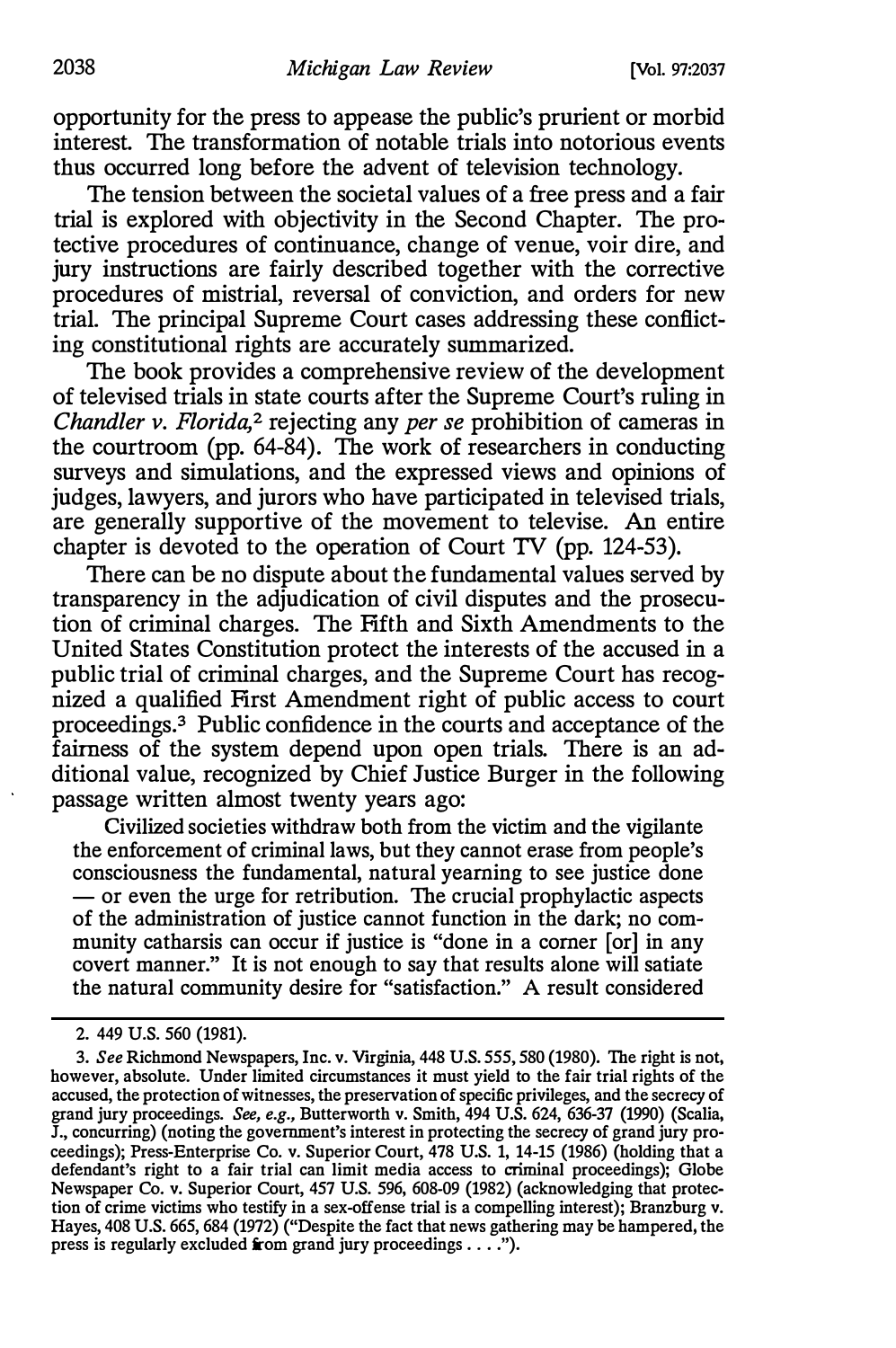untoward may undermine public confidence, and where the trial has been concealed from public view an unexpected outcome can cause a reaction that the system at best has failed and at worst has been corrupted. To work effectively, it is important that society's criminal process "satisfy the appearance of justice," and the appearance of justice can best be provided by allowing people to observe it.4

Mr. Goldfarb makes a policy argument for televised trials by pointing out that the print press filters the reportage of trials and can easily distort the public's perception by its inclusions, exclusions, and the slant of a story (pp.  $16\overline{8}$ -72). Full access to the entire trial is seen as avoiding editorial influence and giving the viewers the opportunity to reach their own conclusions. The weakness of this supposed preference is in the assumption that there is an appreciable audience for viewing complete, unedited coverage of court proceedings.

Television is an entertainment medium and much of what is done in even the most dramatic of cases is tedious and boring to all but the most interested. There has been little use of camera access provided by the state courts. What the public sees most often are bits of videotape fitted into the formats of national and local news programming. Indeed, television coverage is determined by the same editorial influences as the print press, but the possibility for distortion is far greater due to the power of pictorial reporting.

Mr. Goldfarb argues that the First Amendment mandates equal access to the courts for all media and that there can be no "principled basis" upon which to discriminate against cameras.<sup>5</sup> Yet he recognizes the special power of television to impact our culture. He quotes Marshall McLuhan's observation that "'[s]ocieties have always been shaped more by the nature of the media by which men communicate than by the content of the communication'" (p. 175; footnote omitted). In a Chapter entitled "A Thing Observed, a Thing Changed" (pp. 96-123), Mr. Goldfarb acknowledges that observation affects the behavior of those being observed, and he is optimistic that increased socially acceptable behavior results.

At present, the print press and the broadcasters of radio and television signals have not achieved parity in access to coverage of some events. In  $FCC$  v. Pacifica Foundation, the Supreme Court upheld FCC regulation of offensive language in radio broadcasting because of the intrusive nature of the medium.6 Differential treatment of television was expressly supported in Red Lion Broadcasting Co. v. FCC; the distinction rests in part on the public

6. 438 U.S. 726, 748-50 (1978).

<sup>4.</sup> Richmond Newspapers, 448 U.S. at 571-72 (citations omitted).

<sup>5.</sup> See p. 187 (citing Kelli L. Sager & Karen N. Frederiksen, Televising the Judicial Branch: In Furtherance of the Public's First Amendment Rights, 69 S. CAL. L. REv. 1519 (1996)).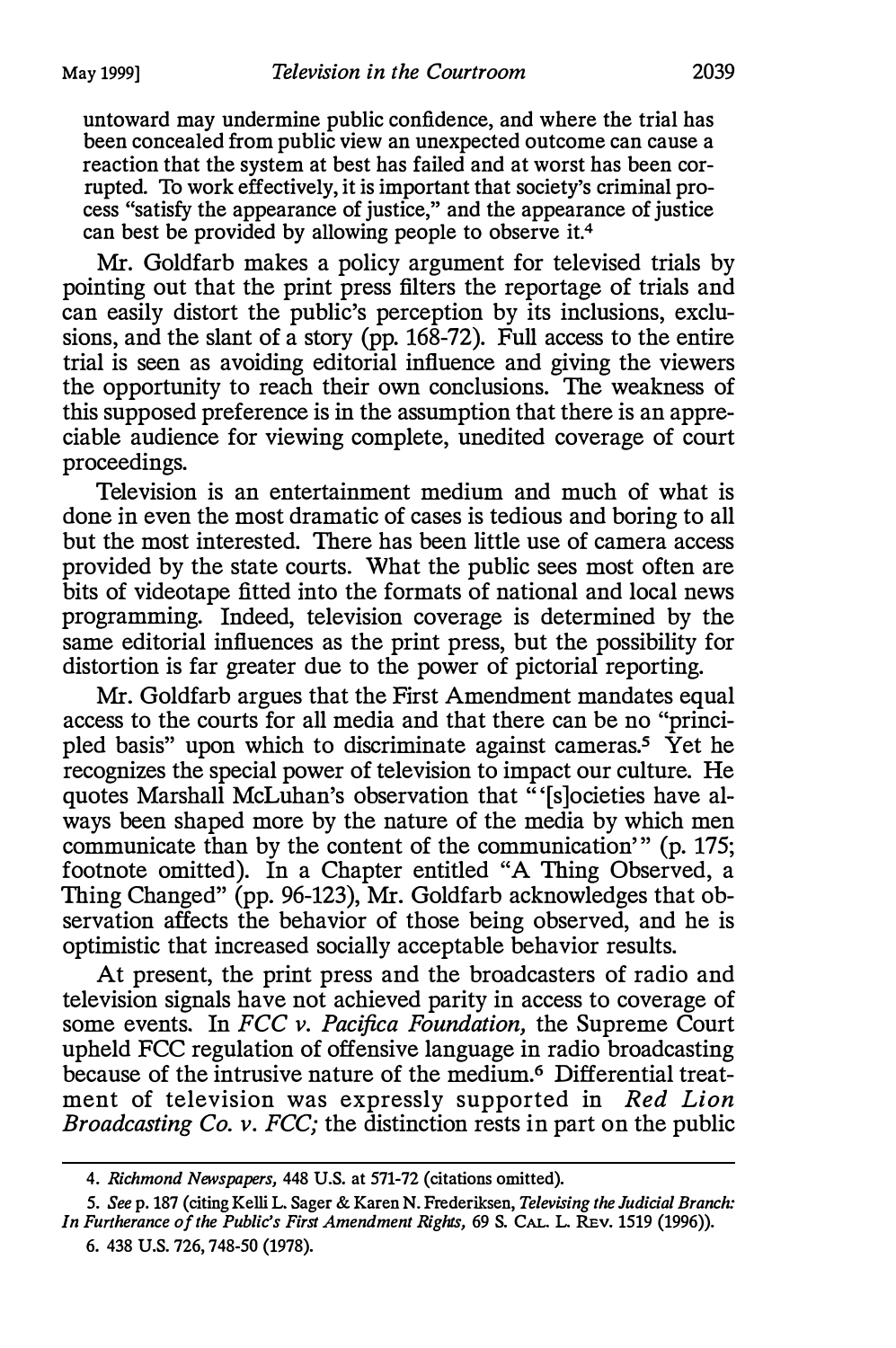interest in the limited number of available frequencies.7 The increased capacity and other technological changes in cable and satellite television, as well as the rise of the Internet, will undoubtedly affect future debate.8

There is an obvious inconsistency in Mr. Goldfarb's First Amendment contention and his willingness to concede the right of trial participants to oppose broadcasts. He expresses approval of the restrictions and limitations adopted by the states without any discussion of how they differ from the more limited authority of courts to conduct closed hearings and seal records.9 That concession is an implicit acknowledgment that there is something different about televising trials.

Mr. Goldfarb appreciates the potential for commercial and political exploitation when trials are exposed to television. He recognizes the negative effects of interspersing film clips among commercials and the other staples of the mighty news. That sensitivity leads him to suggest broadcast by public, noncommercial channels (p. 188). He fails to consider the inability to control or restrict signal pirating and other reproduction methods.

A trial record, however made, is not subject to copyright protection. If there is sufficient public interest, copies can be made readily and used indiscriminately. Just as trial transcripts quickly become available on the Internet, so too would these trial tapes  $-\frac{1}{2}$ made either at the courthouse or from the signal telecast on the  $court-authorized channel$   $-$  be republished. If there is a First Amendment right of access for television equivalent to the print press, by what authority can the court exclude all but its own cameras? And once made public, the First Amendment surely would prohibit any attempt to restrict republication or use of the film. The Supreme Court made clear in Nebraska Press Assn. v. Stuart that a prior restraint on publication of information is qualitatively different from limiting the means to acquire it.<sup>10</sup>

It must be admitted that much of the opposition to broadcasting trial proceedings is intuitive. Neither side of this debate can pro-

<sup>7. 395</sup> U.S. 367, 385, 388-89 (1969) (upholding the FCC's "fairness doctrine" requiring television and radio stations to allow reply time to answer personal attacks and political editorials); see also Turner Broad. Sys., Inc. v. FCC, 512 U.S. 622, 636 (1994) (noting prior Supreme Court cases have permitted more intrusive regulation of broadcast speakers than of speakers in other media).

<sup>8.</sup> See, e.g., Stephen C. Jacques, Comment, Reno v. ACLU: Insulating the Internet, the First Amendment, and the Marketplace of Ideas, 46 AM. U. L. REv. 1945, 1961-65 (1997).

<sup>9.</sup> See p. 188 ("The right to oppose the broadcast of any trial should be available to a defendant, witness, juror, or participating lawyer.").

<sup>10. 427</sup> U.S. 539, 556-70 (1976); see also New York Tnnes Co. v. United States, 403 U.S. 713, 714 (1971) ('"Any system of prior restraints of expression comes to this Court bearing a heavy presumption against its constitutional validity."') (quoting Bantam Books, Inc. v. Sullivan, 372 U.S. 58, 70 (1963)).